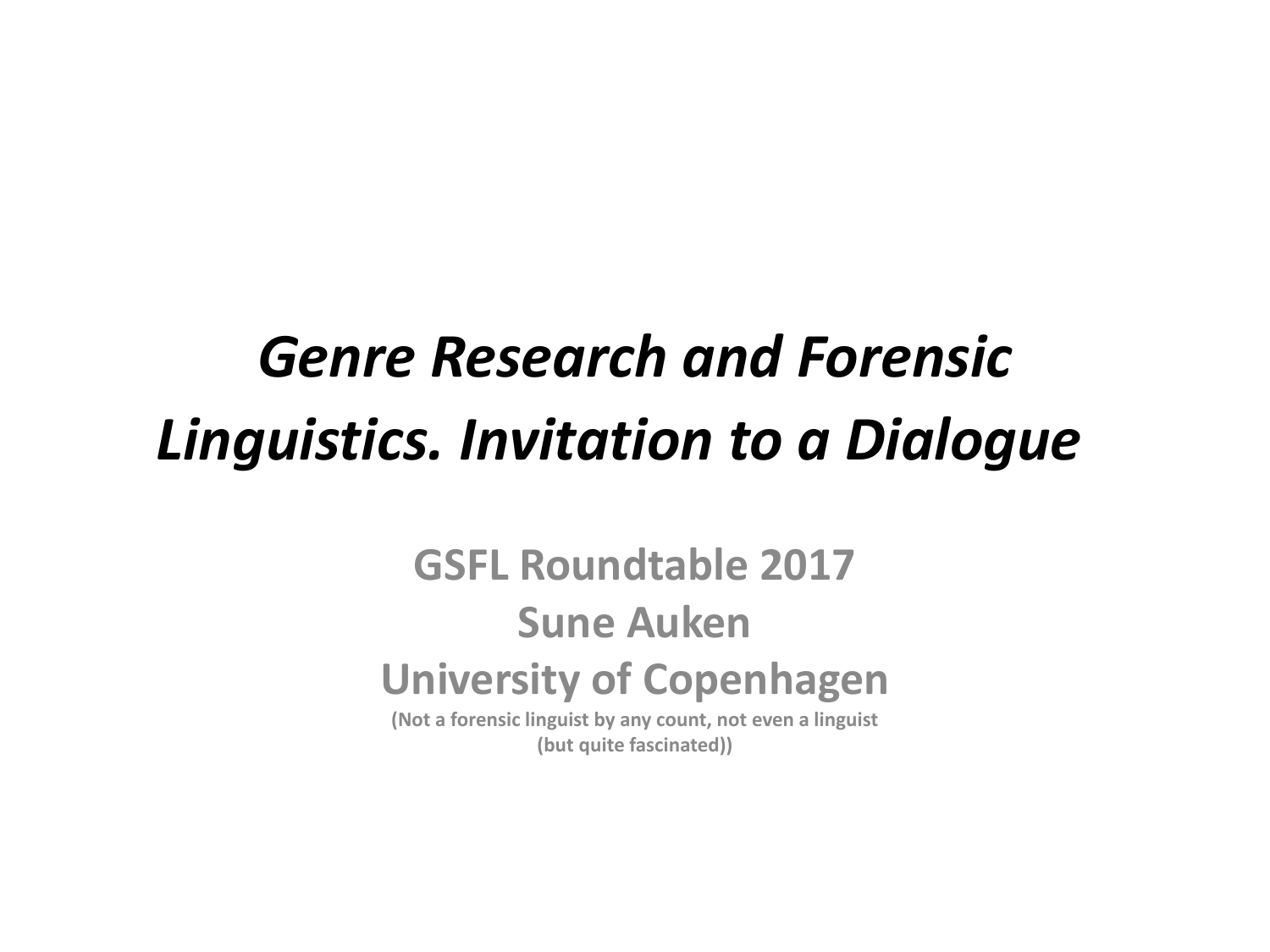## In over my head

(a humilitas trope)

### (Photo removed)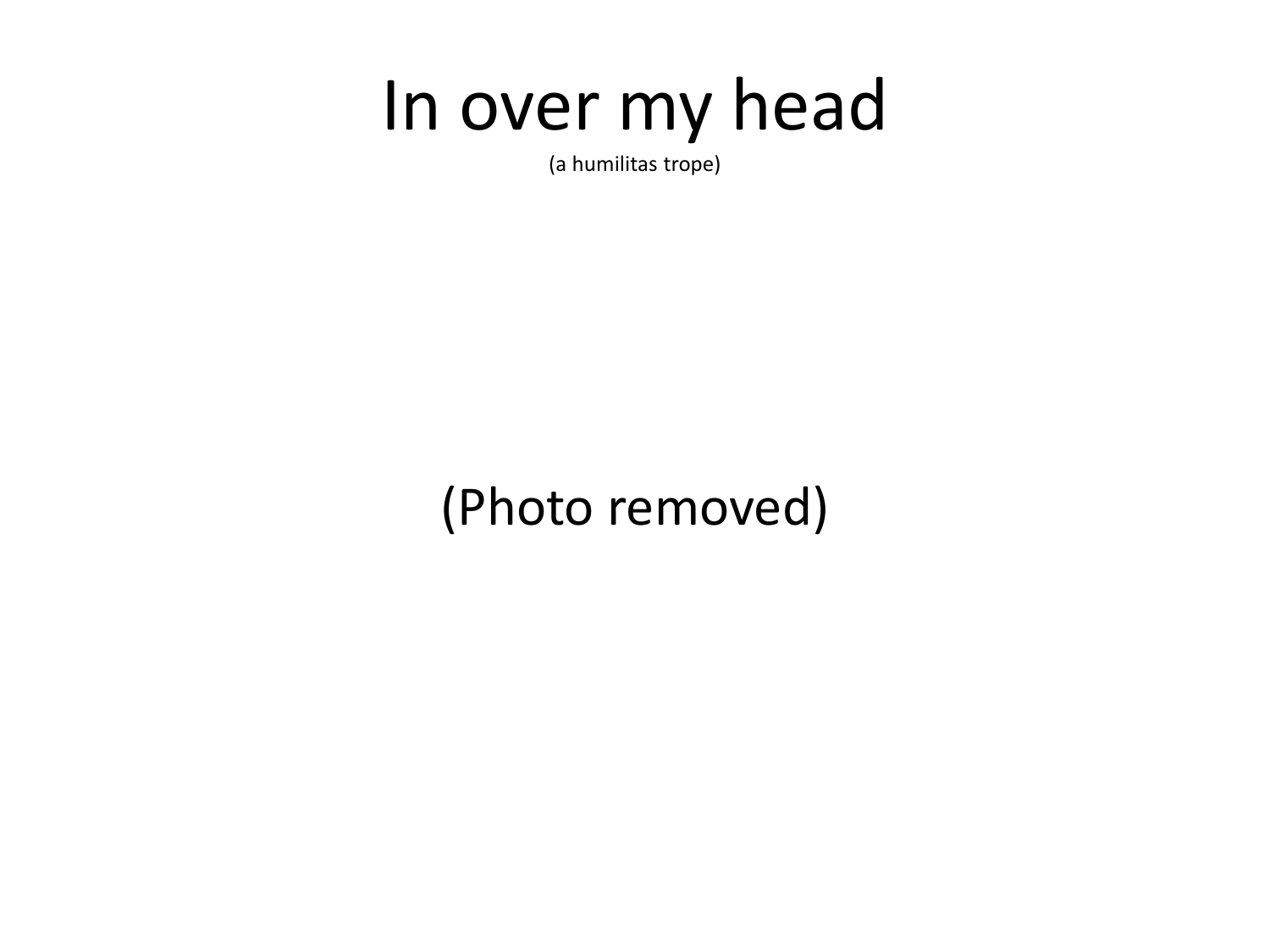## Some existing studies

- Converse, C. W. (2012). Unpoetic Justice: Ideology and the Individual in the Genre of the Presentence Investigation. *Journal of Business and Technical Communication, 26*(4), 442-478.
- Devitt, A. (2016). Uncovering Occluded Publics: Untangling Public, Personal, and Technical Spheres in Jury Deliberations. In M. J. Reiff & A. Bawarshi (Eds.), Genre and the Performance of Publics (pp. 139-156). Logan: Utah State University Press.
- Freadman, A. (2002). Uptake. In R. Coe, L. Lingard, & T. Teslenko (Eds.), *The Rhetoric and Ideology of Genre* (pp. 39-53). Cresskill Hampton Press Inc.
- Fuzer, C., & Barros, N. C. (2009). Accusation and Defense: The Ideational Metafunction of Language in the Genre Closing Argument. In C. Bazerman, A. Bonini, & D. Figueiredo (Eds.), *Genre in a Changing World* (pp. 78-96). Fort Collins, Colorado: WAC Clearinghouse.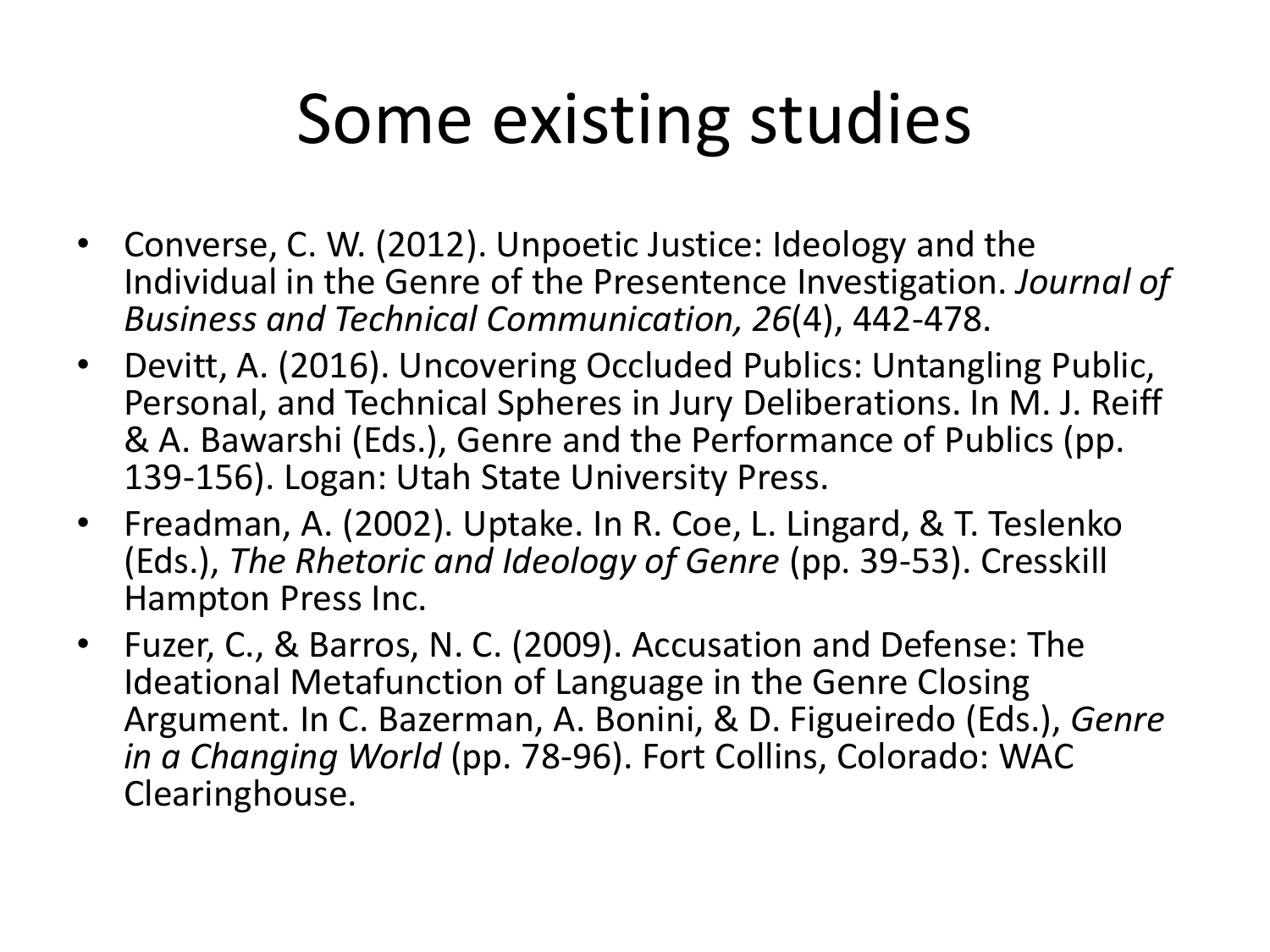#### Miller, C. (1984). Genre as Social Action. *Quarterly Journal of Speech, 70*(2), 151-167.

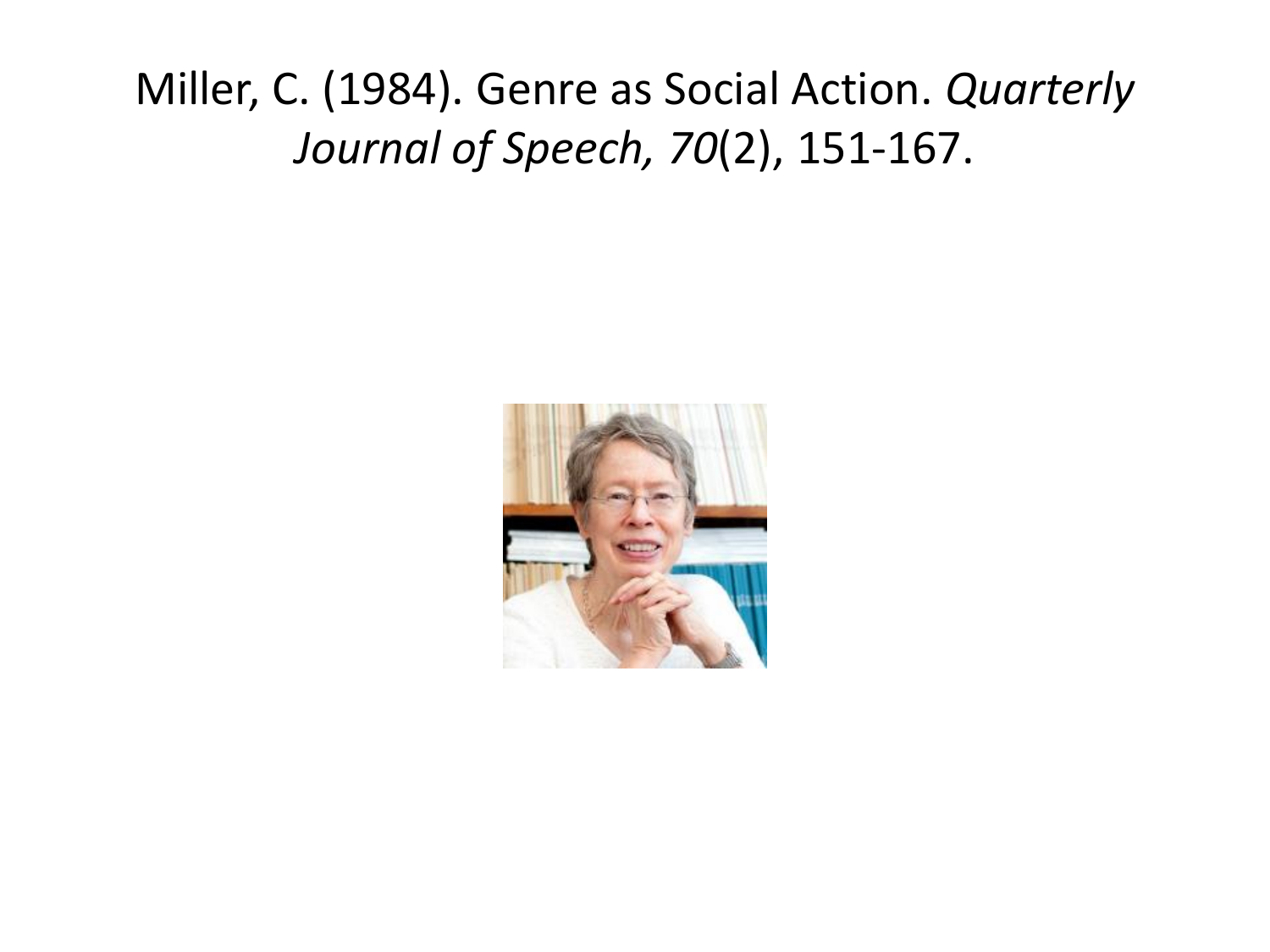# Miller's impact

- Genres are seen as functional
- The de facto genres of everyday life have become the predominant subject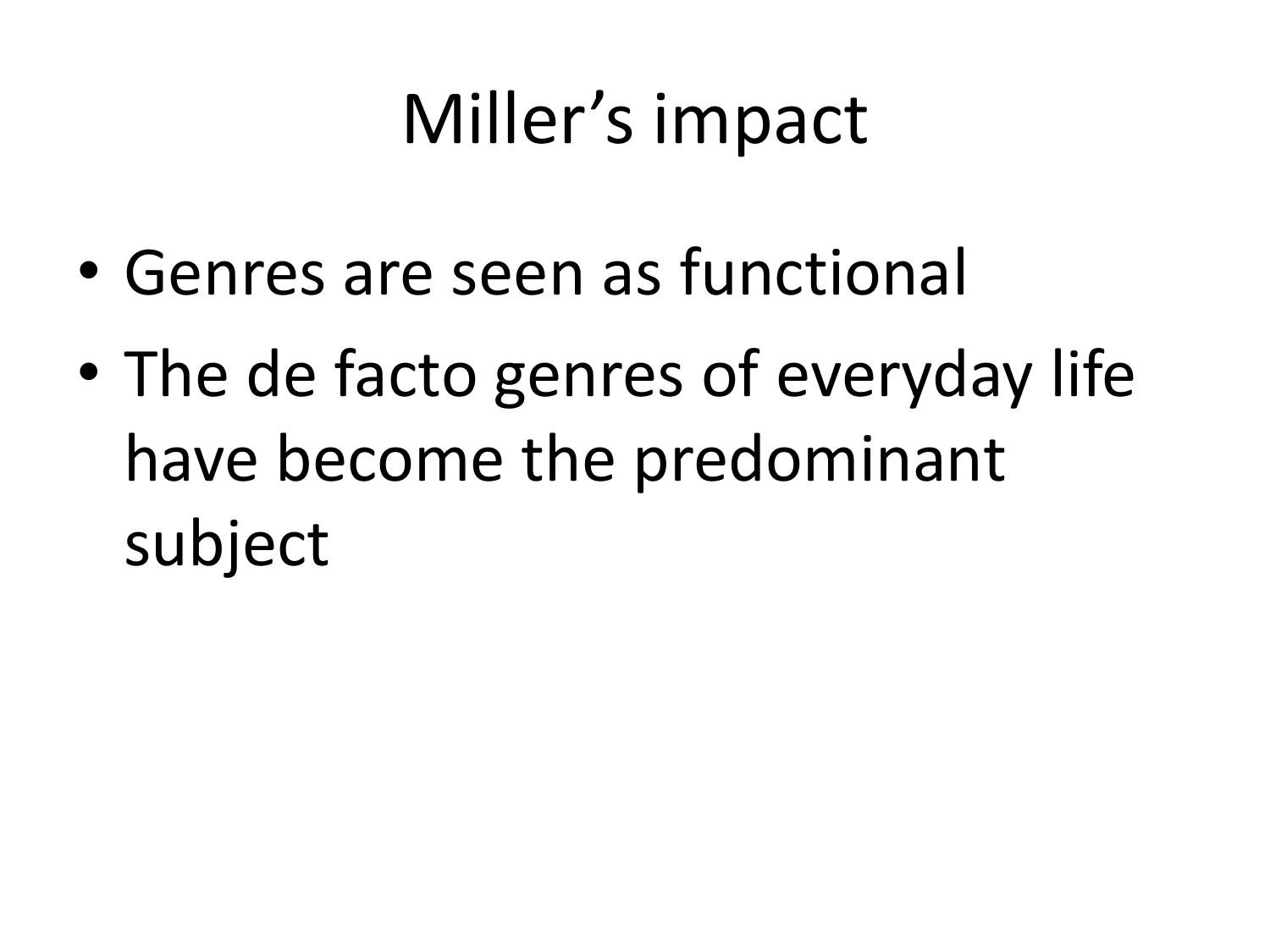## Miller's definition

genres are

## "typified rhetorical actions based in recurrent situations"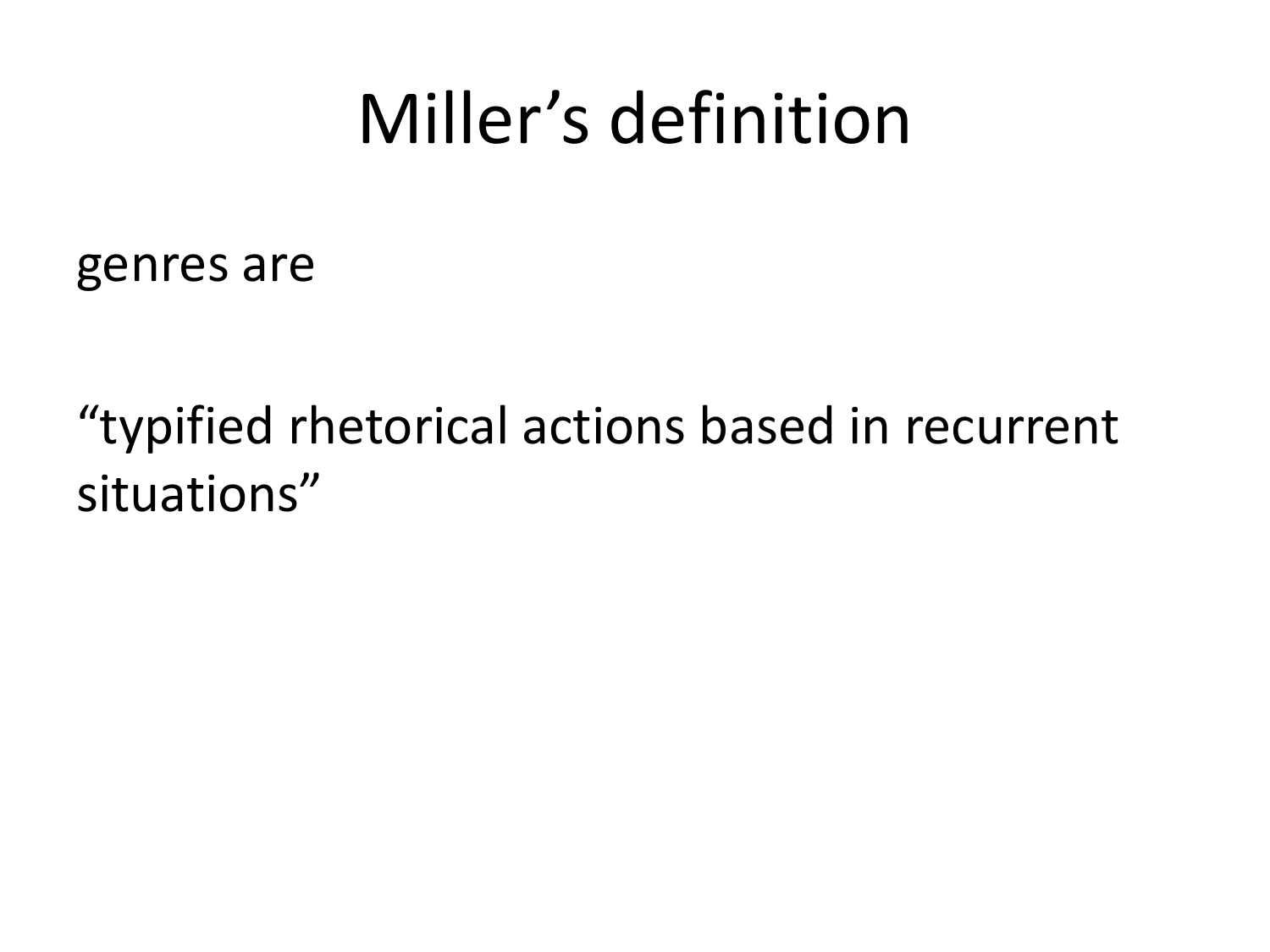# Six tenets of genre research

- Genres are almost omnipresent in culture
- Genres are an interaction of regulation and innovation
- Genres form larger patterns including other genres
- Genres are connected temporally
- Most of our interpretation through genre is tacit and rarely understood as generic interpretation
- Genres are habitual; Our perception of genres tends to naturalize them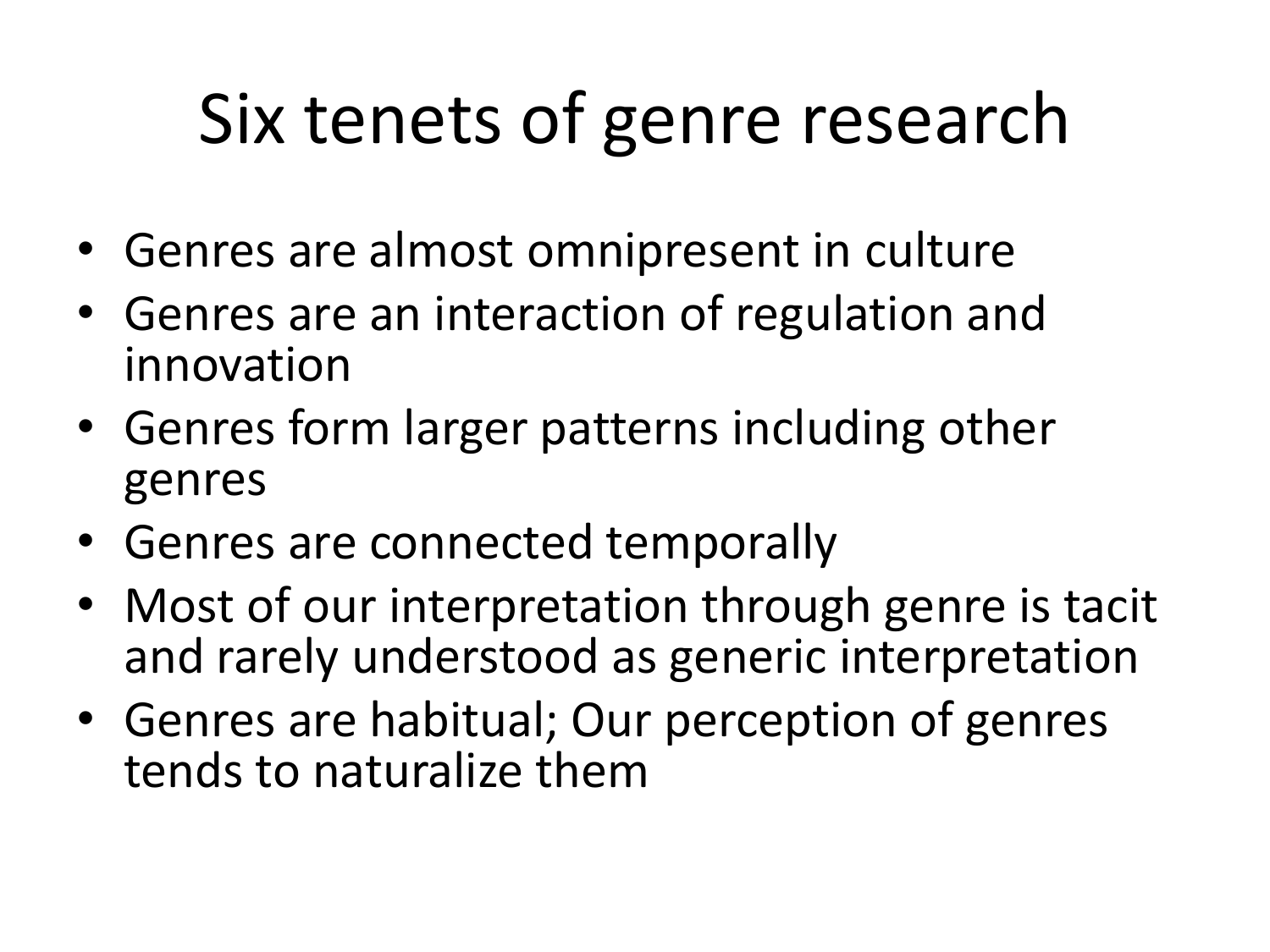# 1. The ommipresence of genre

- Genres everywhere
- Our "genred" interactions
- Genres of language
- More genres
- Strange genres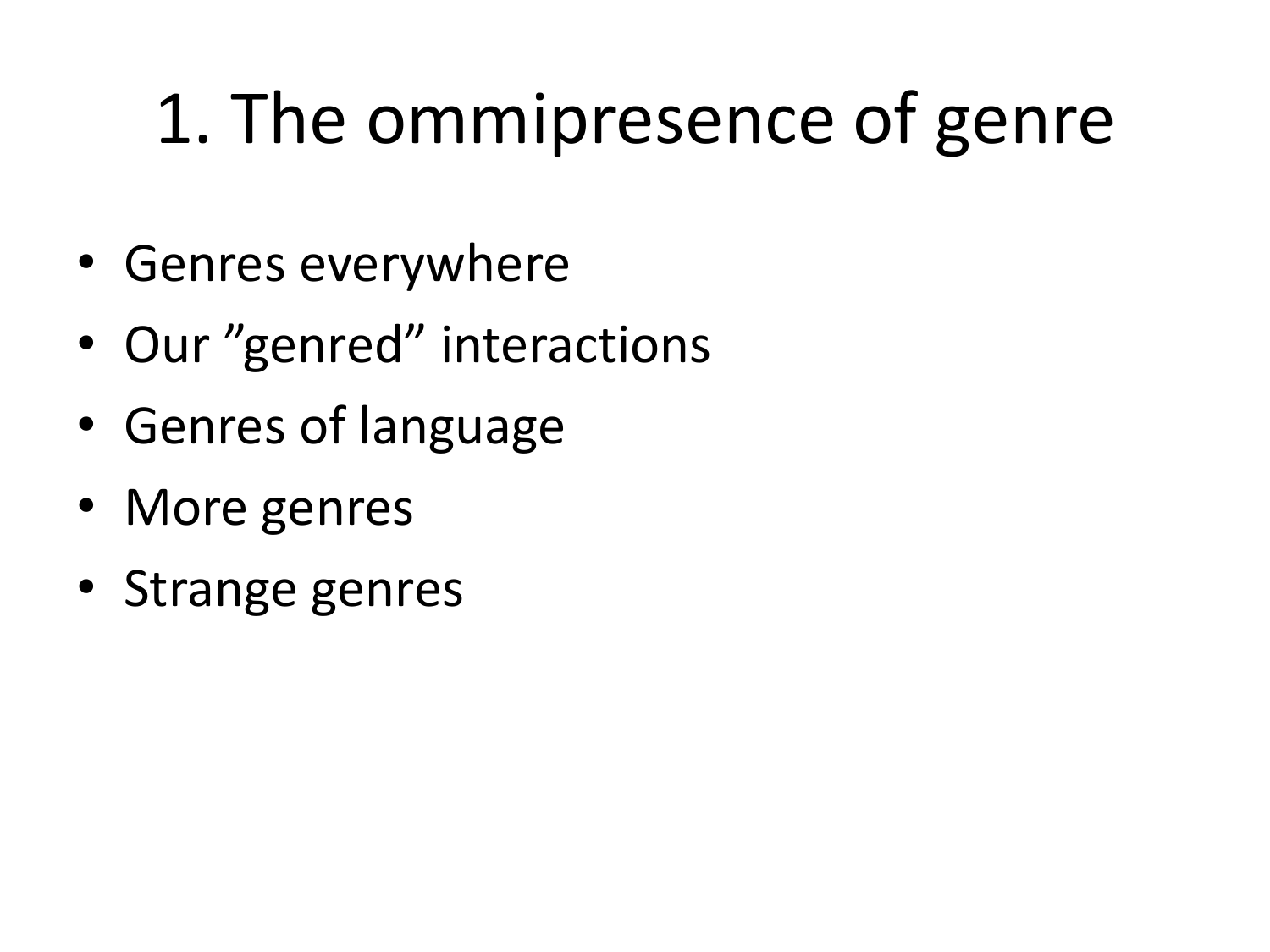# 2. Norms and creativity

- Genres allow for a variable degree of individual expression but there is always individuality
- Genres are at most "stabilized enough" or "stabilized for now" (Schryer), and possibliy not even that.
- The discovery that an utterance deviates from its genre is unsurprising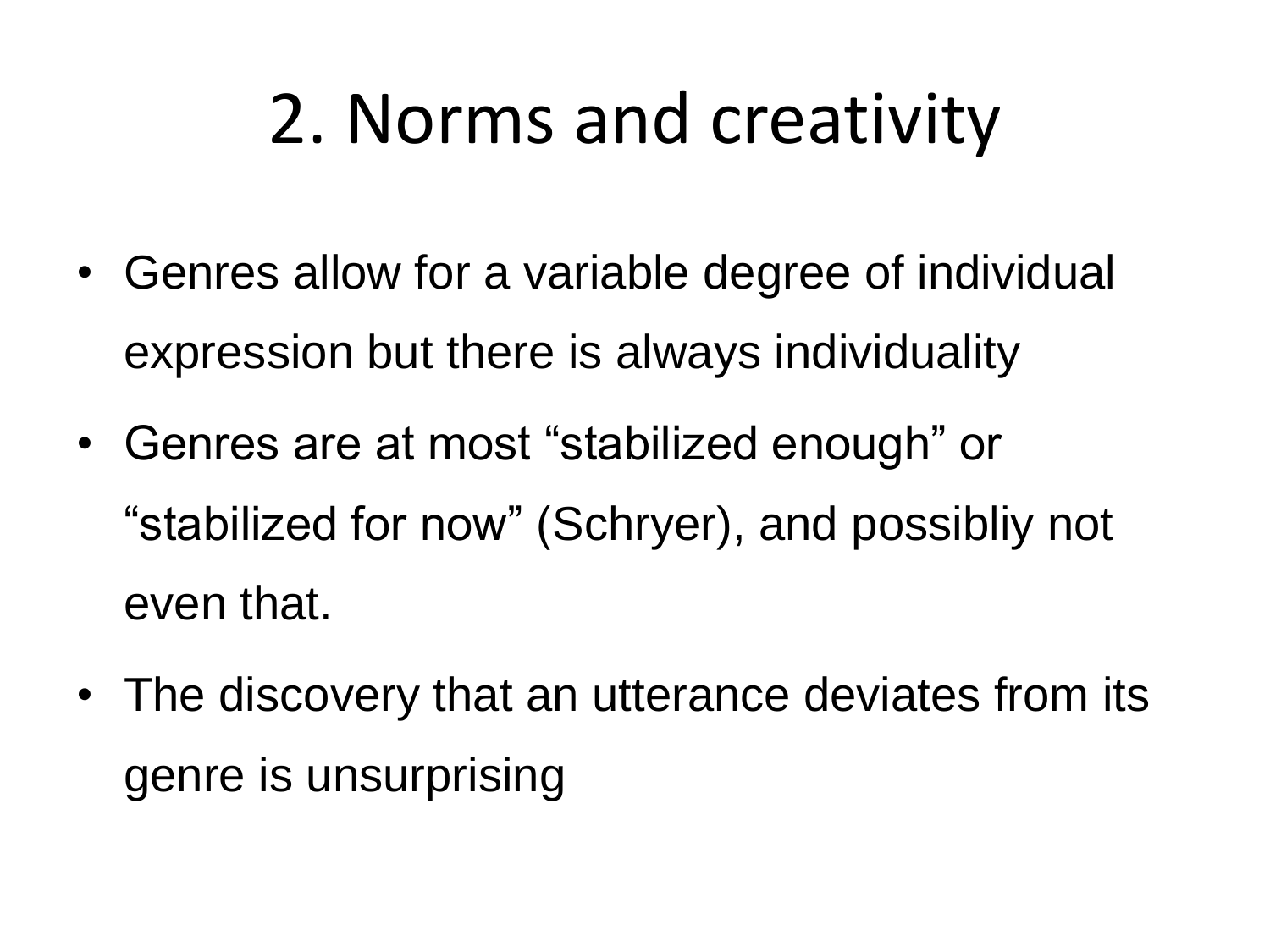## The destable genres

"genres are not even stabilized for now, as they live and breathe through individual instances and interactions across and within genres."

Amy Devitt, 2009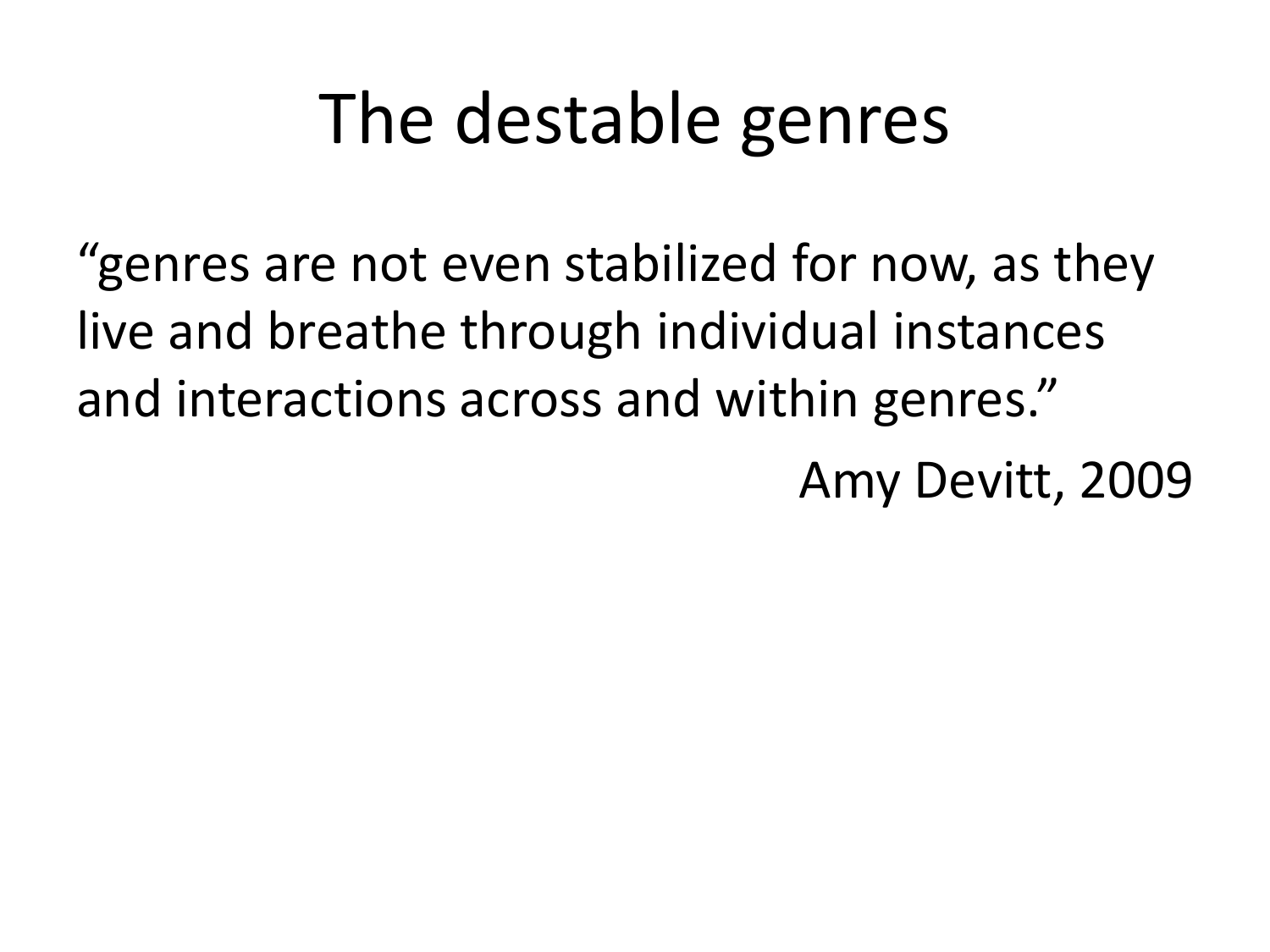## 3. Genre patterns

Genre Studies has developed a nuanced vocabulary of different terms for the patterning of genres

- "genre set" (Devitt)
- "genre system" (Bazerman)
- "genre repertorie" (Orlikowski & Yates)
- "genre ecology" (Spinuzzi & Zachry)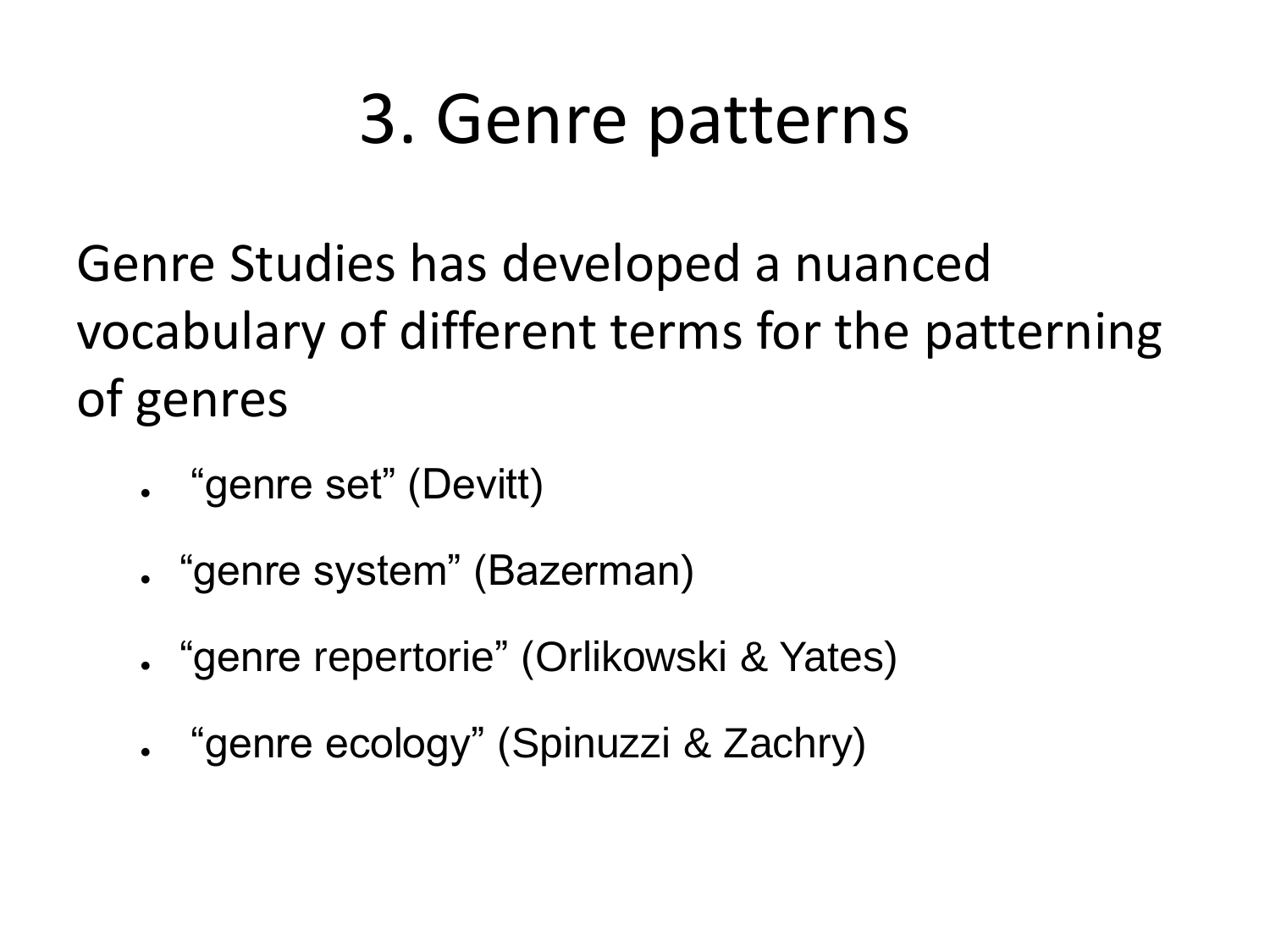## 4. Genres after genres

- The concept of "Uptake" as defined by Anne Freadman
- Based on Austin *How to do Things with Words*
- Adds a dynamic perspective to Miller's theory of social action
- Genres are "uptakes" on previous uses of genre.
- They take previous uses of genre as an invitation or request and take them up
- Each use of genre offers a new uptake for later genre users to react to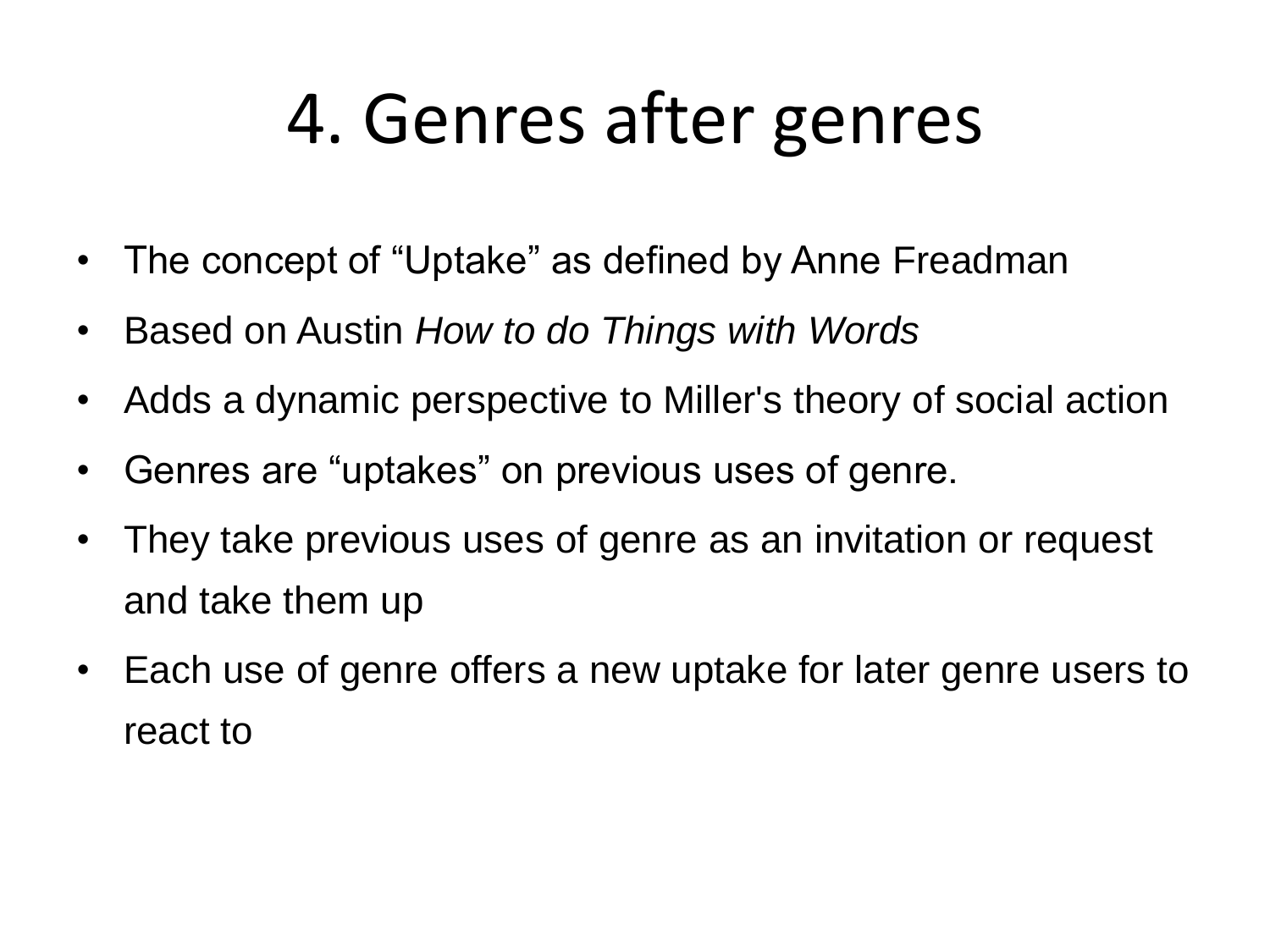## An uptake

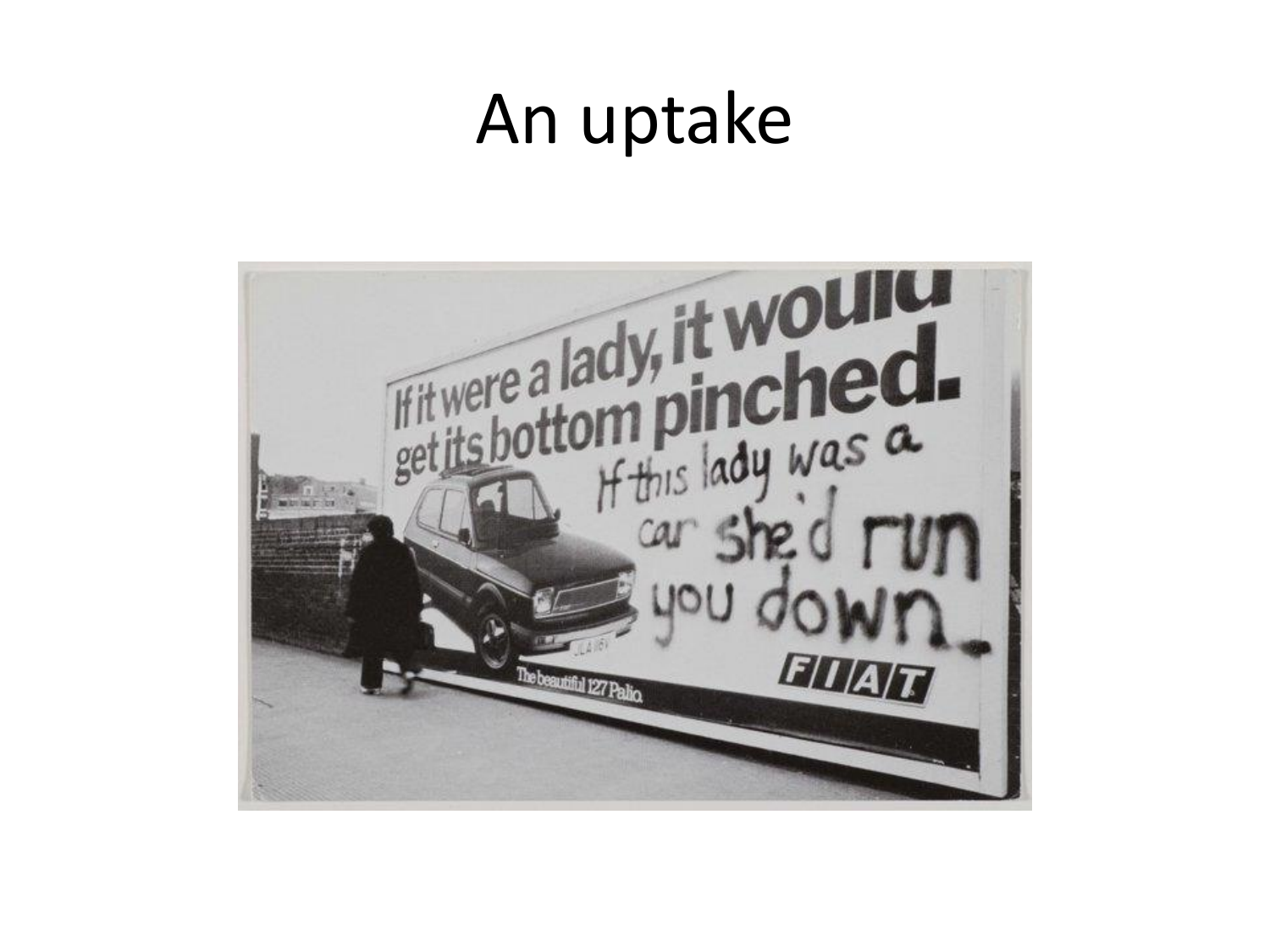# The bidrectionality of uptake

texts "become identified as being of a certain genre in their interaction with other texts. When a text finds a respondent, the text's generic identity can be confirmed, but it can also be modified."

### Katja Thieme, 2006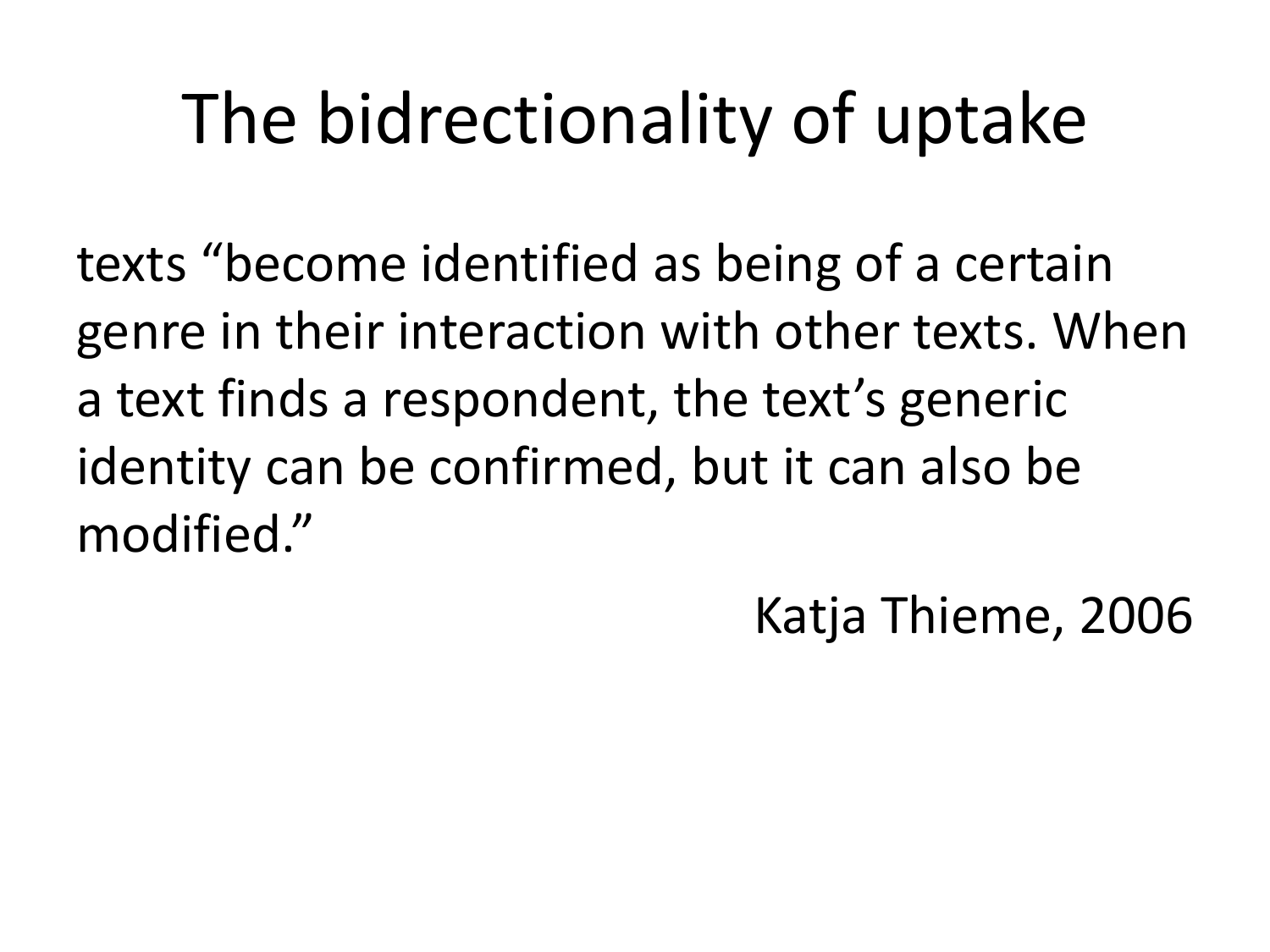## Swales: Genre chain

- Call for papers
- paper proposal
- Review meeting/interchange
- Letter of acceptance
- Paper draft from presenters
- Letter from arrangers to participants with paper draft
- Presentation
- Discussion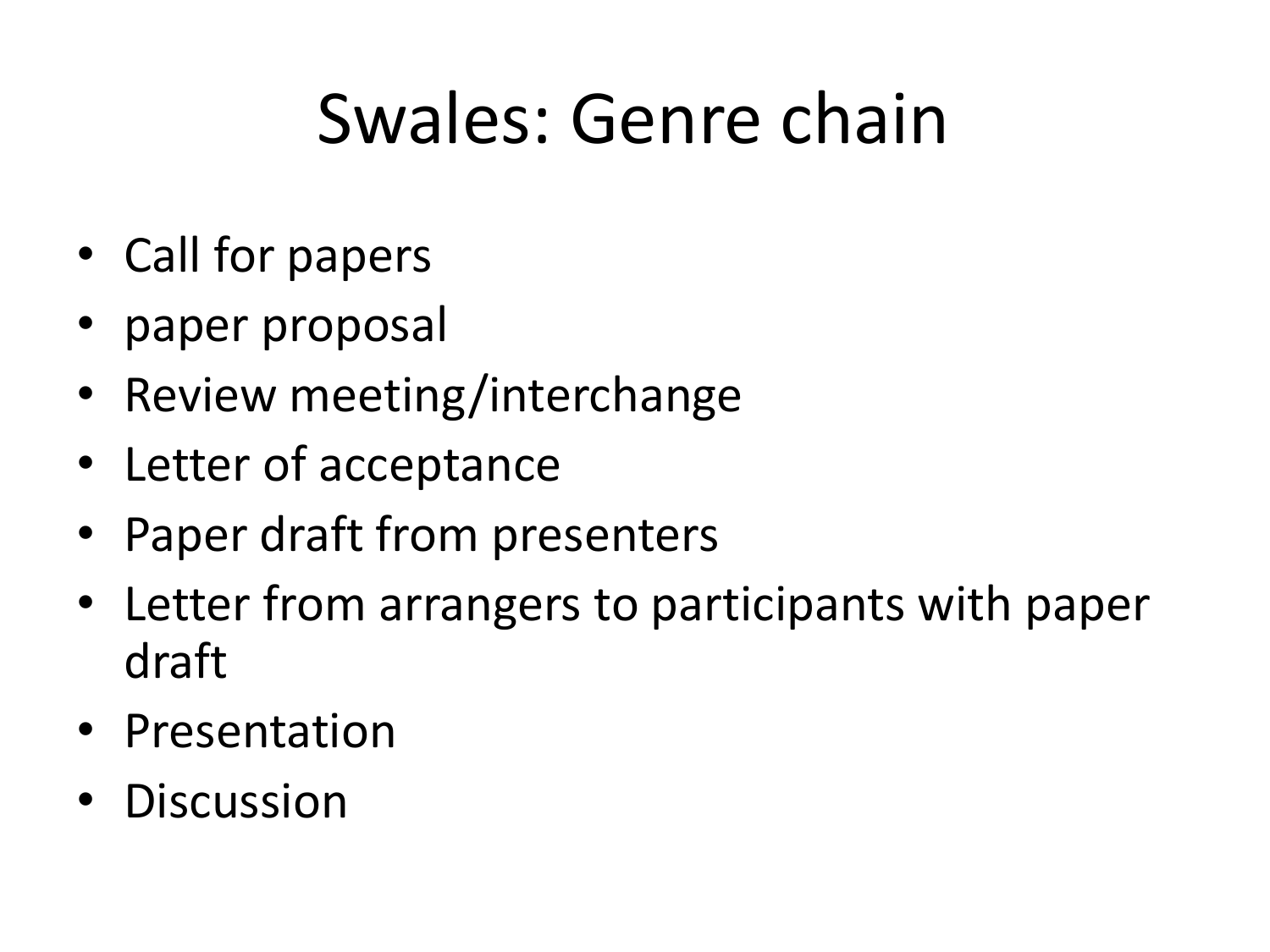# 5. Genre knowledge is mostly tacit

- Genre knowledge is acquired through socialization
- It remains for the most part unacknowledged
- Most of our understanding of genre comes to us through practice
- Is usually not recognized as genre knowledge
- Allows us to perform complex interpretations unconsciously and instantaneously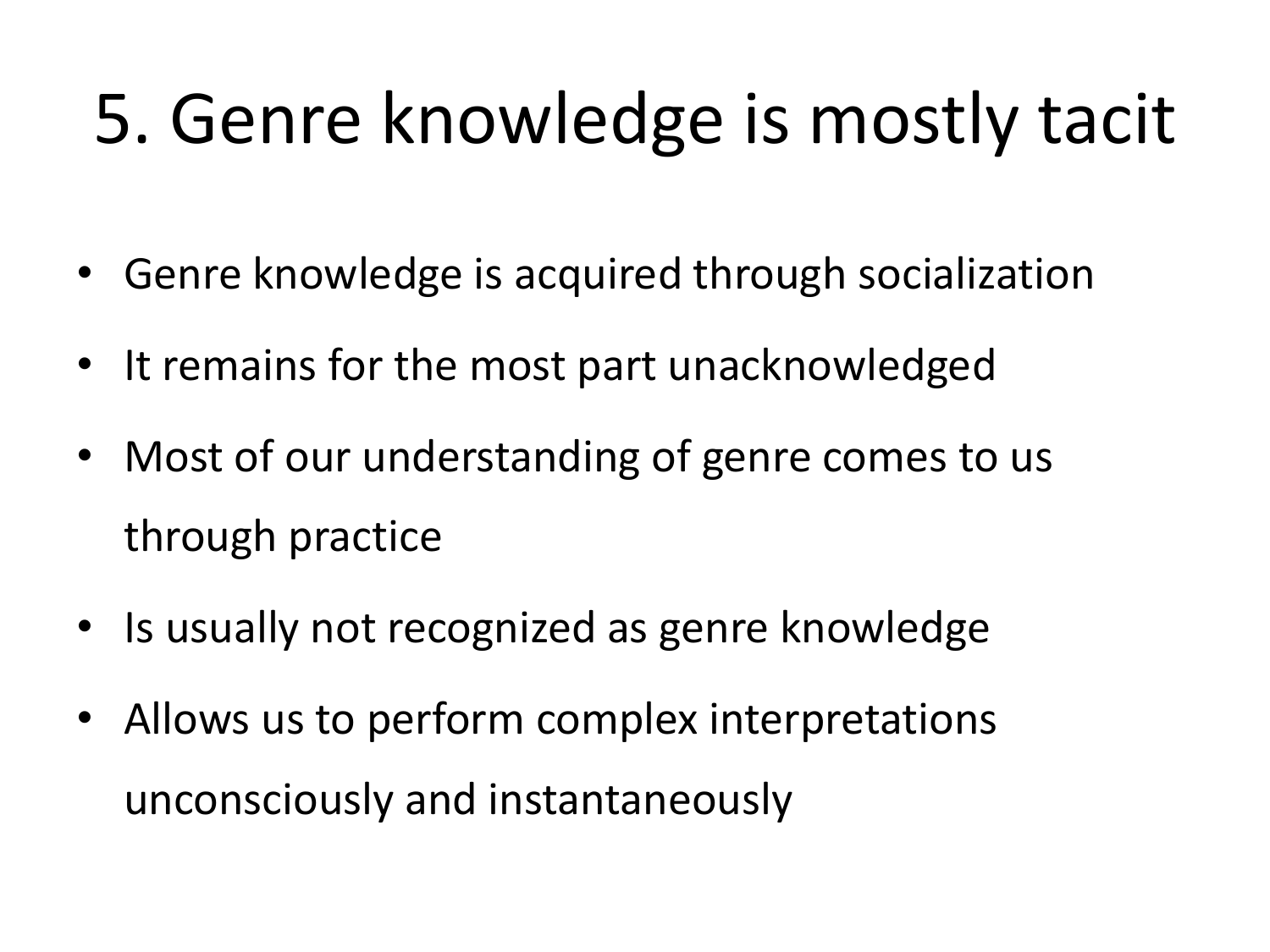## Paré, Starke-Meyerring, and McAlpine

[M]uch of the advice offered by supervisors comes from a deep discipline-specific, but inexpressible discourse knowledge. Although we are attempting to get colleagues to articulate the standards to which they hold their doctoral students, even the most experienced supervisors seem uncertain.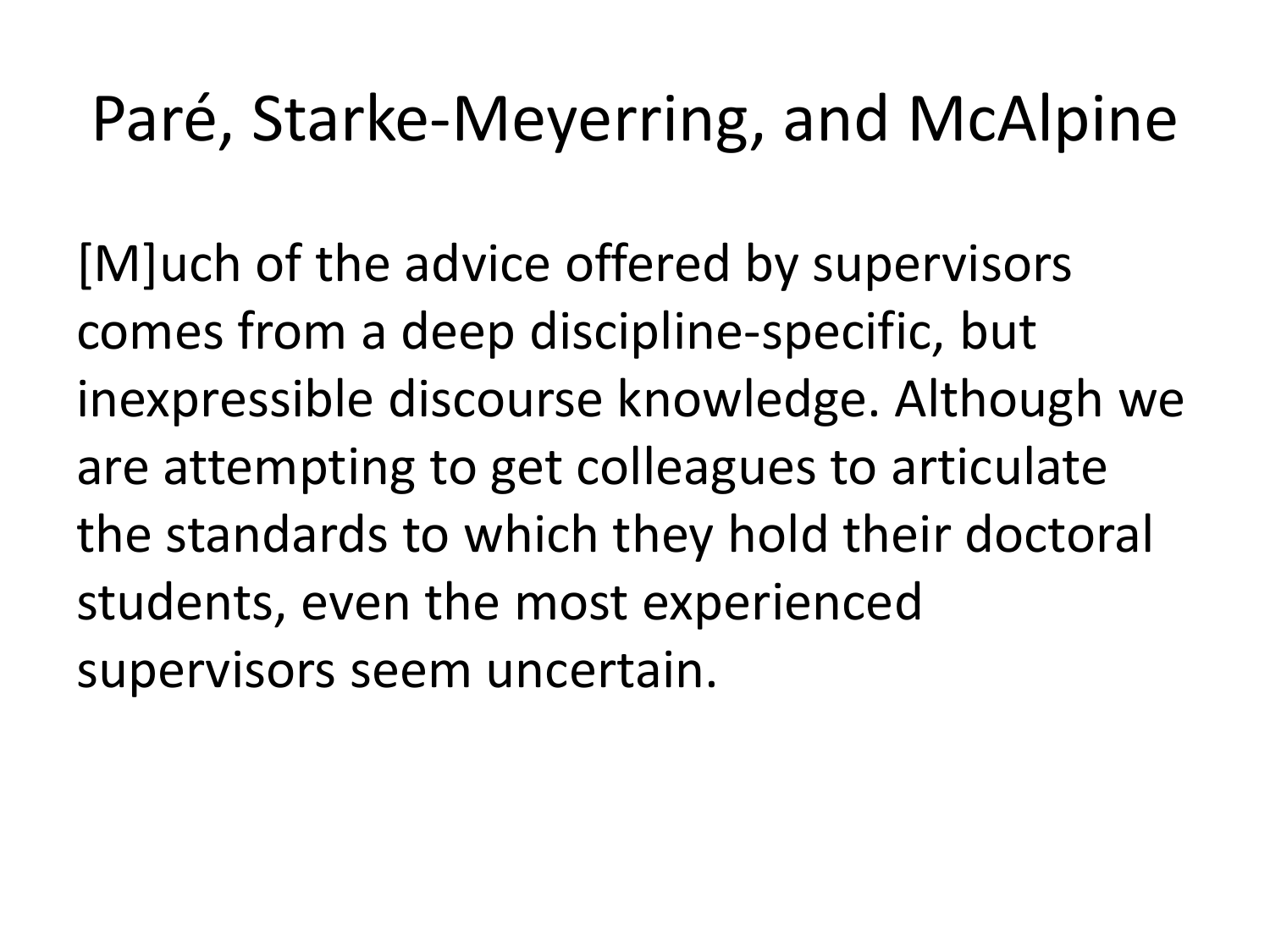## Tacit genre interpretation

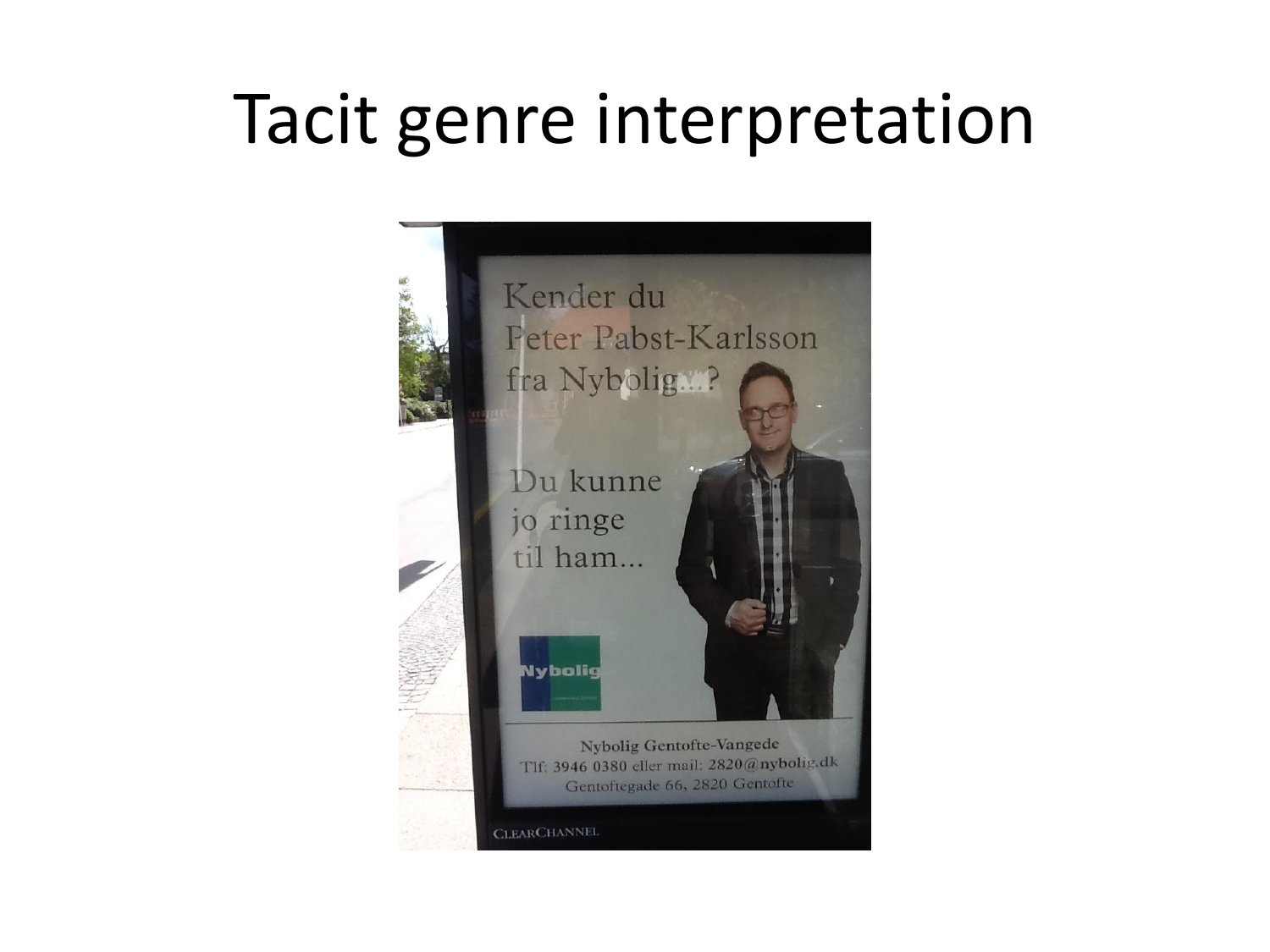## 6. Genres are habitual

- Being habitual genres acquire an "illusion of normalcy" (Paré)
- The naturalization of genre can be seen as inherently conservative
- The implied power relations and ideologies are not invisible in a genre, just naturalized to the user
- Genres thus demonstrate what is taken for granted, and what is the subject of debate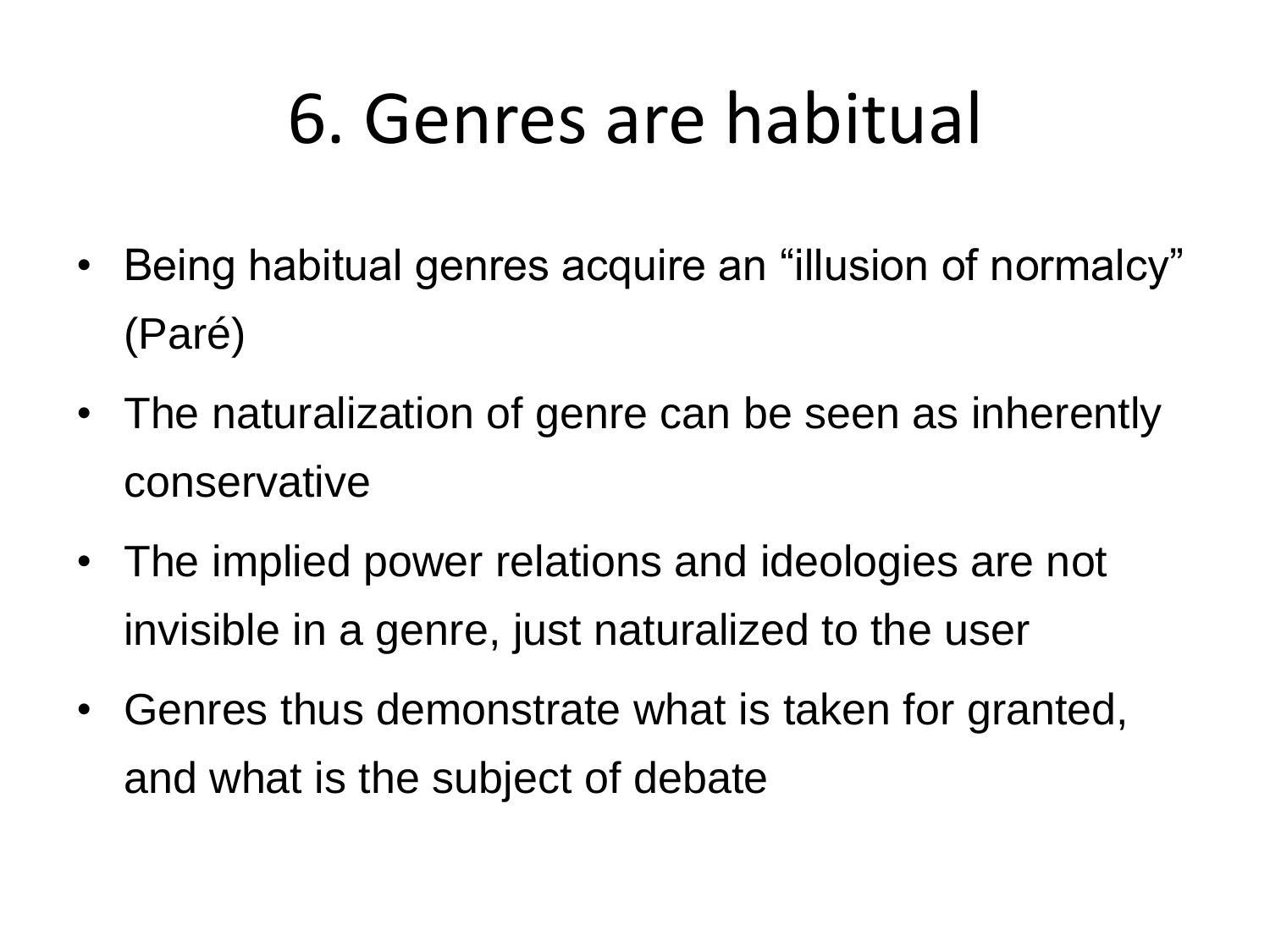## Home arrest

(Photo removed)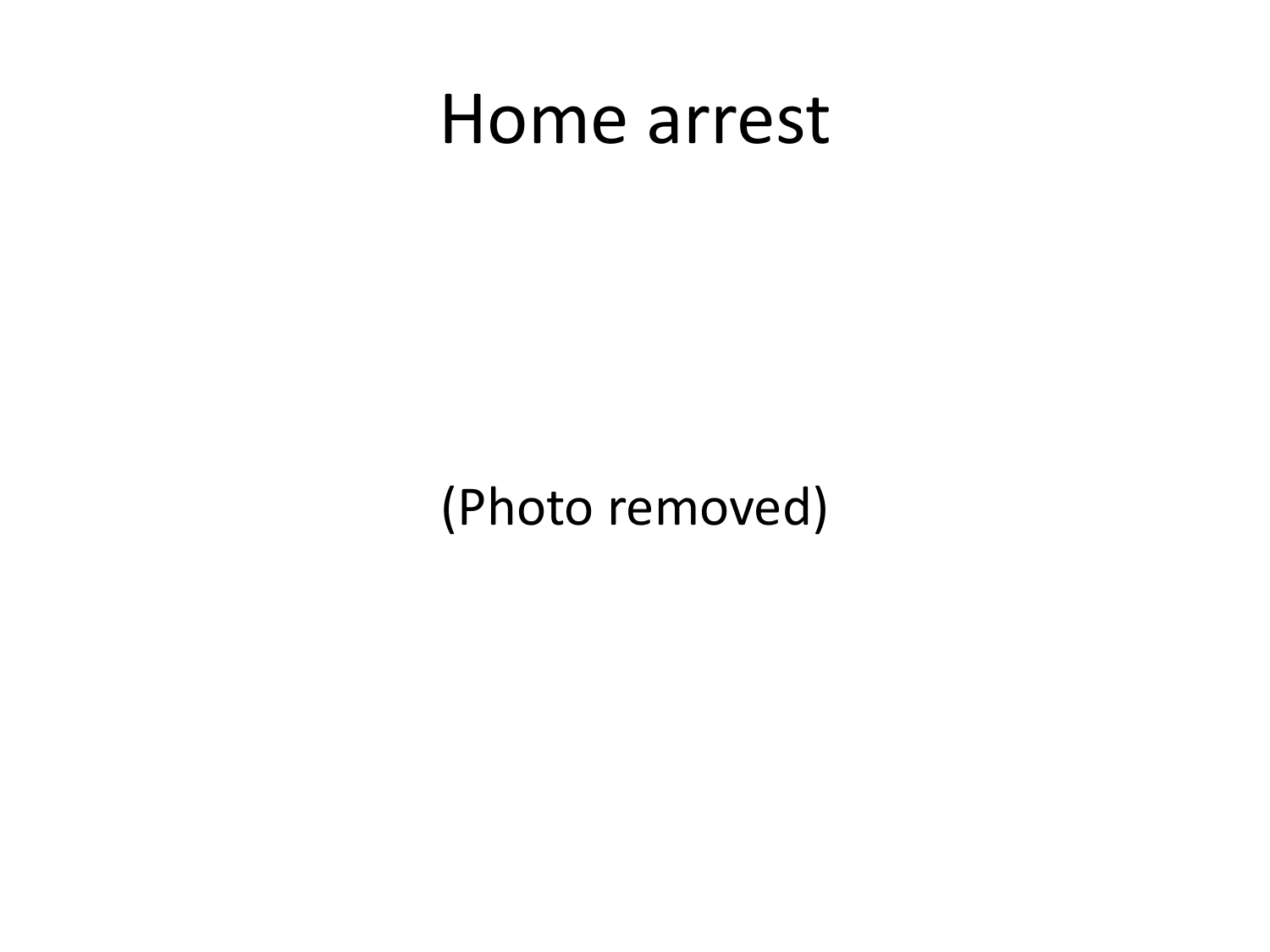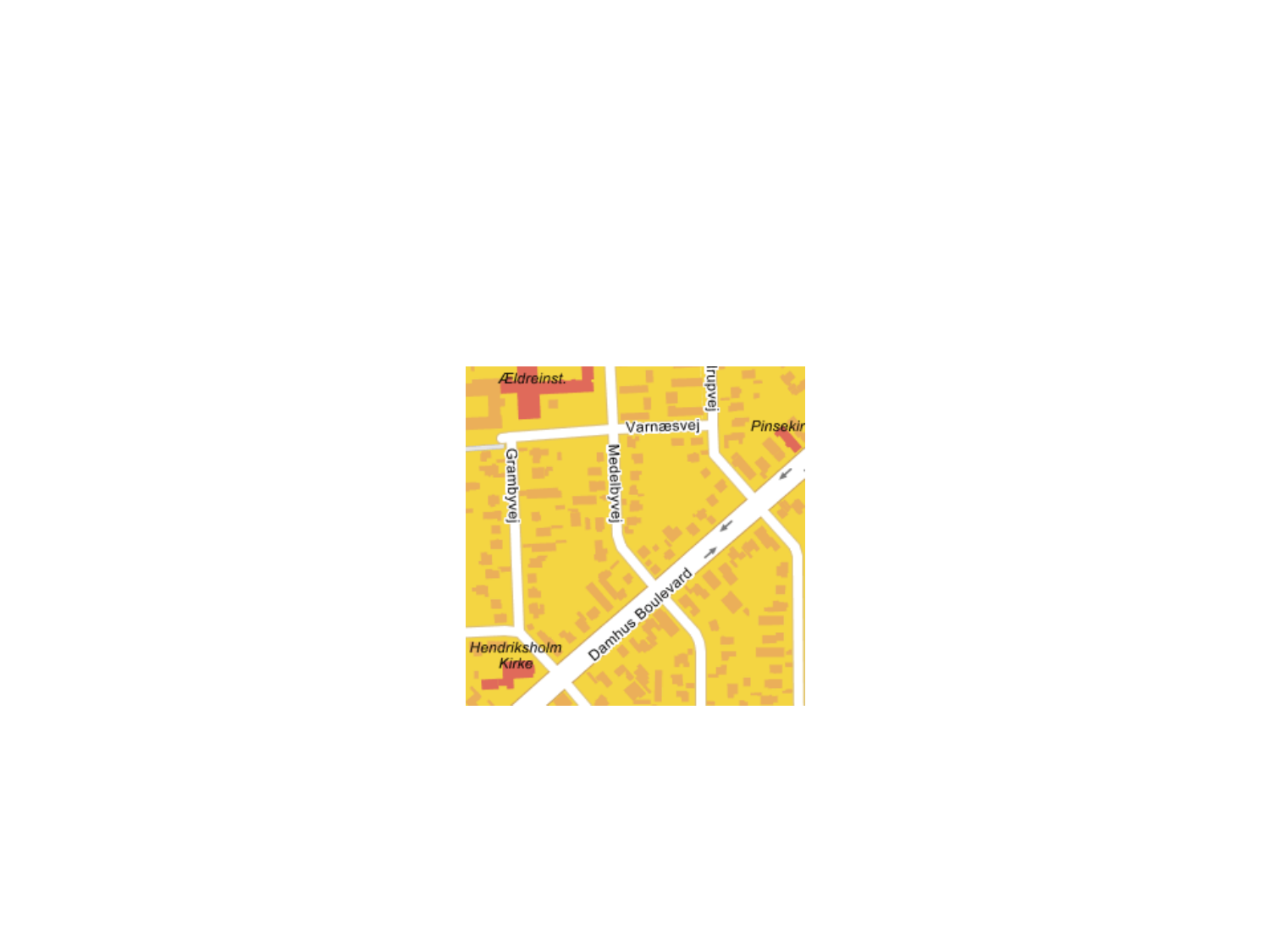# Complaint guide

Written decisions which can be appealed against to another administrative authority shall be accompanied by written advice on the right to appeal indicating the appeals authority and the appeals procedure, including any time limit. This shall not apply if the decision is in every particular in favour of the party concerned.

*Public Administration Act* (section 25, 1)